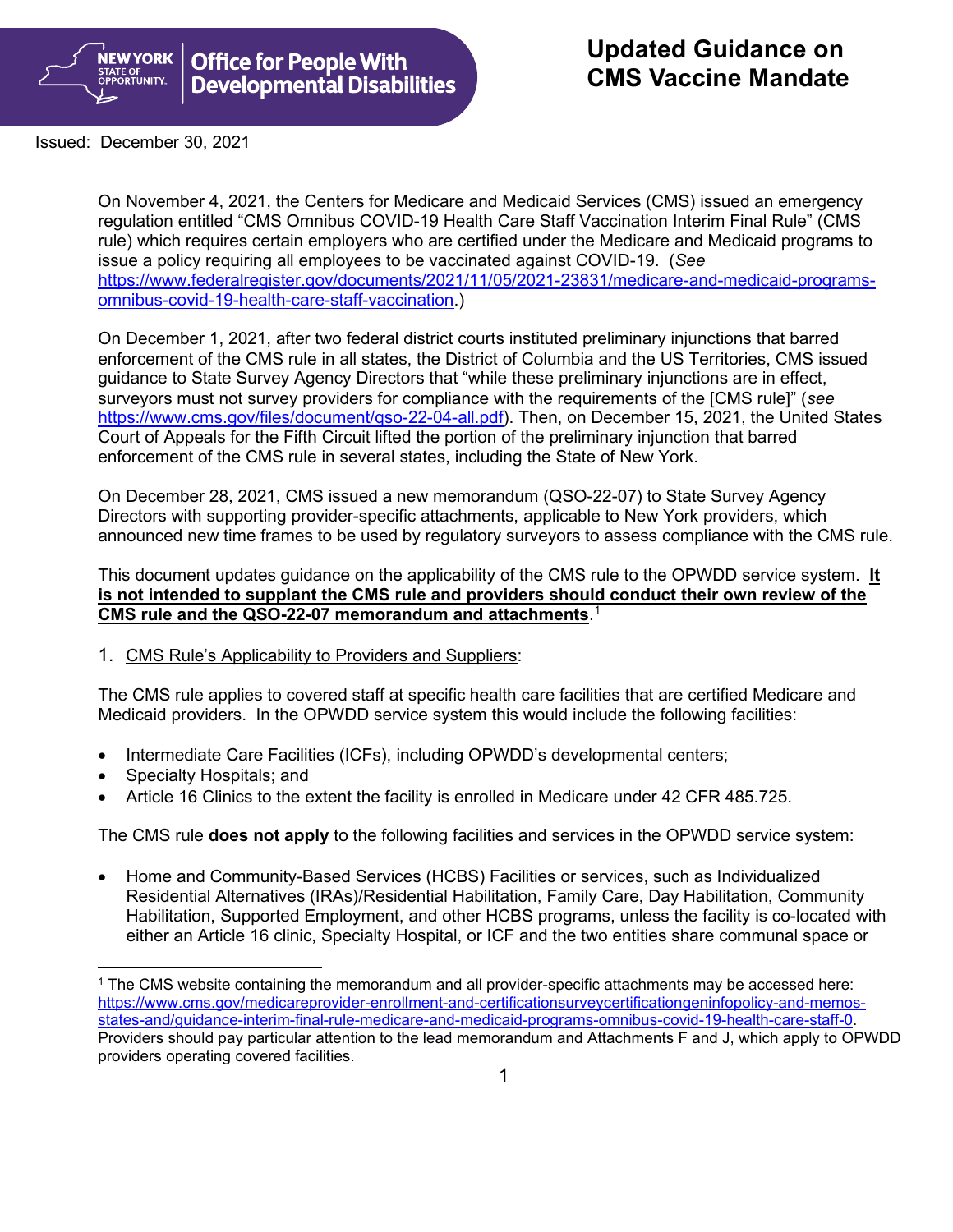employees;

- CCO/Health Homes;
- CSIDD;
- IPSIDD (unless location of service delivery is an Article 16 clinic subject to the rule);
- Programs that are 100% State-funded.

# 2. Applicability to Staff at Covered Facilities:

The CMS rule applies to staff at the covered facilities whether or not they work with individuals or the public. The rule includes employees, licensed practitioners, students, trainees and volunteers. It applies to employees who routinely provide services for the facility under contract or other arrangements. The rule applies to employees who provide services off-site and to those who telecommute but who occasionally go into work. Any employee who performs duties at any site or who may come into contact with anyone at the facility must be fully vaccinated as set forth in this rule.

The CMS rule **does not apply** to the following staff:

- Staff who are full-time telecommuters and who do not come into contact with other employees or individuals receiving services, such as those providing full-time telehealth services or payroll services; and
- Infrequent non-healthcare service providers, such as those who provide "one-off" services (e.g., repair services, delivery).
- Those who have received a reasonable accommodation under applicable federal standards (e.g., ADA or Title VII).

## 3. Timing of Compliance:

Pursuant to CMS Memorandum QSO-22-07, by **January 27, 2022**, all covered employers must develop and implement policies that ensure that 100% of covered staff are vaccinated against COVID-19 (except for those staff who have pending requests for, or who have been granted, exemptions to the vaccination requirements, or those staff for whom COVID-19 vaccination must be temporarily delayed, as recommended by the CDC, due to clinical precautions and considerations) pursuant to the following timeframes:

- By **January 27, 2022**, staff must have received at least one dose of COVID-19 vaccine (i.e. a single dose COVID-19 vaccine, or the first dose of the primary vaccination series for a multi-dose COVID-19 vaccine), or have a pending request for, or have been granted qualifying exemption, or identified as having a temporary delay as recommended by the CDC.
- Facilities who have less than 100% of all staff in compliance by January 27, 2022, may receive notice of their non-compliance with the 100% standard. A facility that is above 80% and has a plan to achieve a 100% staff vaccination rate within 60 days would not be subject to additional enforcement action.
- By **February 26, 2022** staff must have received the necessary doses to complete the vaccine series (i.e., one dose of a single-dose vaccine or all doses of a multiple-dose vaccine series), or have been granted a qualifying exemption, or identified as having a temporary delay as recommended by the CDC.
- Facilities with less than 100% of all staff in compliance by February 26, 2022 may receive a notice of their non-compliance with the 100% standard. A facility that is above 90% and has a plan to achieve a 100% staff vaccination rate within 30 days would not be subject to additional enforcement action.
- By **March 28, 2022**, all facilities must be in full compliance with the 100% vaccination standard.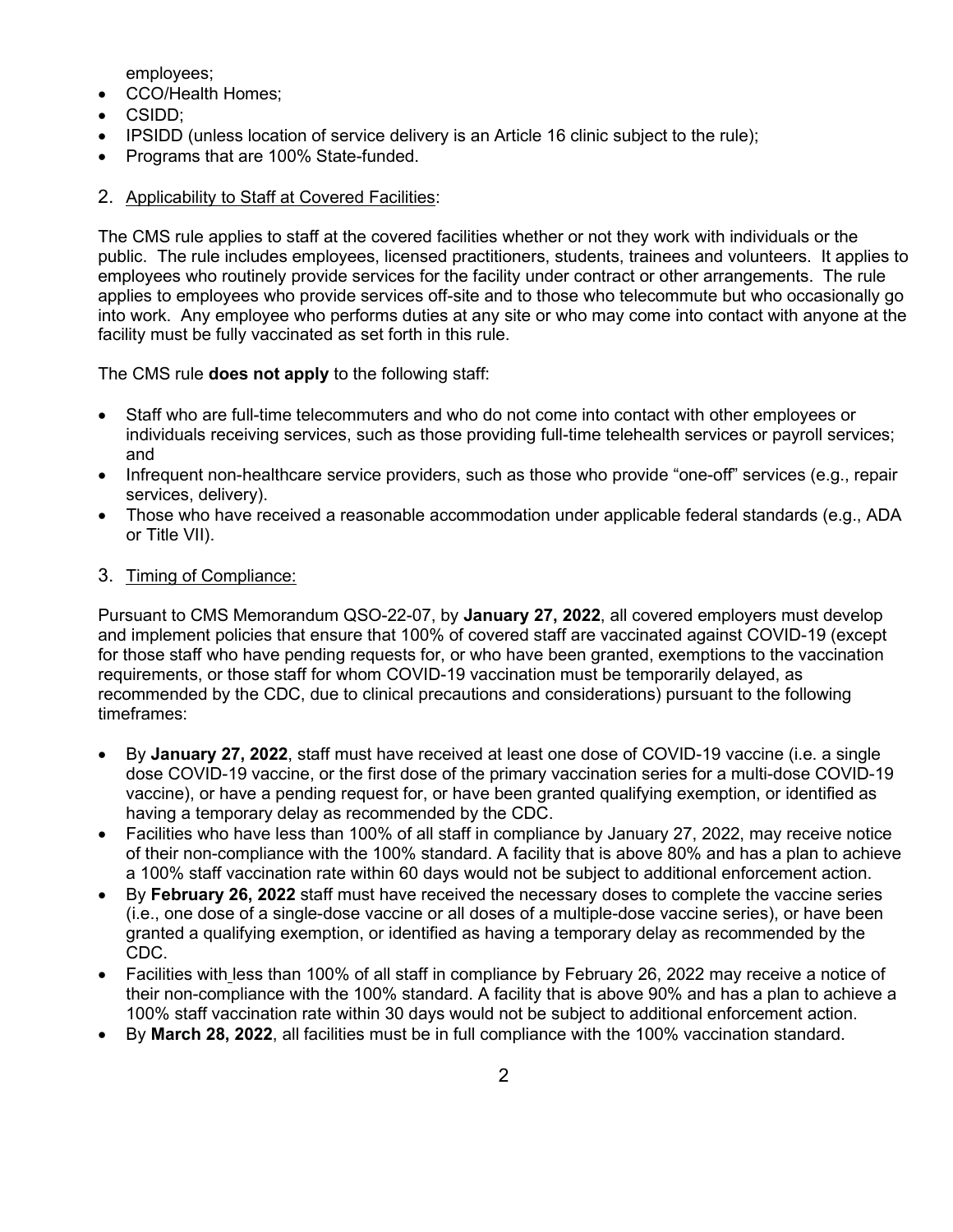Facilities that fail to meet any of these parameters within the identified timeframes are considered out of compliance with the rule and could be subject to additional enforcement actions depending on the severity of the deficiency and the type of facility (e.g., plans of correction, civil monetary penalties, denial of payment, termination, etc.)

Please note that in addition to the vaccination timelines, the provider must have policies in place that include process for ensuring all covered staff have received at least a single-dose, or the first dose of a multi-dose COVID-19 vaccine series prior to providing any care, treatment, or other services for the facility and/or its service recipients. The required policies are further described in paragraph 6 below.

## 4. Proof of Vaccination Status:

Providers and suppliers must track employee vaccination status, as well as any booster doses (including the specific vaccine booster received and the date of administration), and keep such records confidential. Examples of acceptable forms of proof of vaccination include:

- CDC COVID-19 vaccination record card (or a legible photo of the card).
- Documentation of vaccination from a health care provider or electronic health record.
- State immunization information system record.
- Excelsior Pass may also be accepted.

## 5. No Testing Option:

There is no "test-out" option for covered employees under the CMS rule. Staff who have previously had COVID or who have COVID antibodies are not exempt from this rule.

#### 6. Procedures:

By **January 27, 2022**, providers must develop and implement policies and procedures, described in further detail in the memorandum, which include:

- A process for ensuring that all staff (except for those staff who have pending requests for, or who have been granted exemptions to the vaccination requirements of the rule, or whose vaccination has been temporarily delayed, as recommended by the CDC, due to clinical precautions and considerations) receive the required vaccination doses within the time frames set forth in paragraph 3 above.
- A process by which staff may request an exemption from the COVID-19 vaccination requirements based upon applicable Federal Law.
- A process for tracking and securely documenting information provided by those staff who have requested, and for whom the facility has granted, an exemption from the COVID-19 vaccination requirements.
- A process to ensure that all staff seeking a medical exemption provide documentation from a licensed practitioner who is not the individual requesting the exemption and is acting within their respective scope of practice based on applicable state and local laws. Such documentation must contain all information specifying which COVID-19 vaccinations are clinically inadvisable, the recognized reason for such contraindication, and a statement from the authenticating practitioner recommending that the staff member be exempted from the facility's COVID-19 vaccination requirements based on the recognized clinical contraindications.
- A process to track and secure documentation of the vaccination status of staff for whom COVID-19 vaccinations must be temporarily delayed, as recommended by the CDC, due to clinical precautions and considerations.